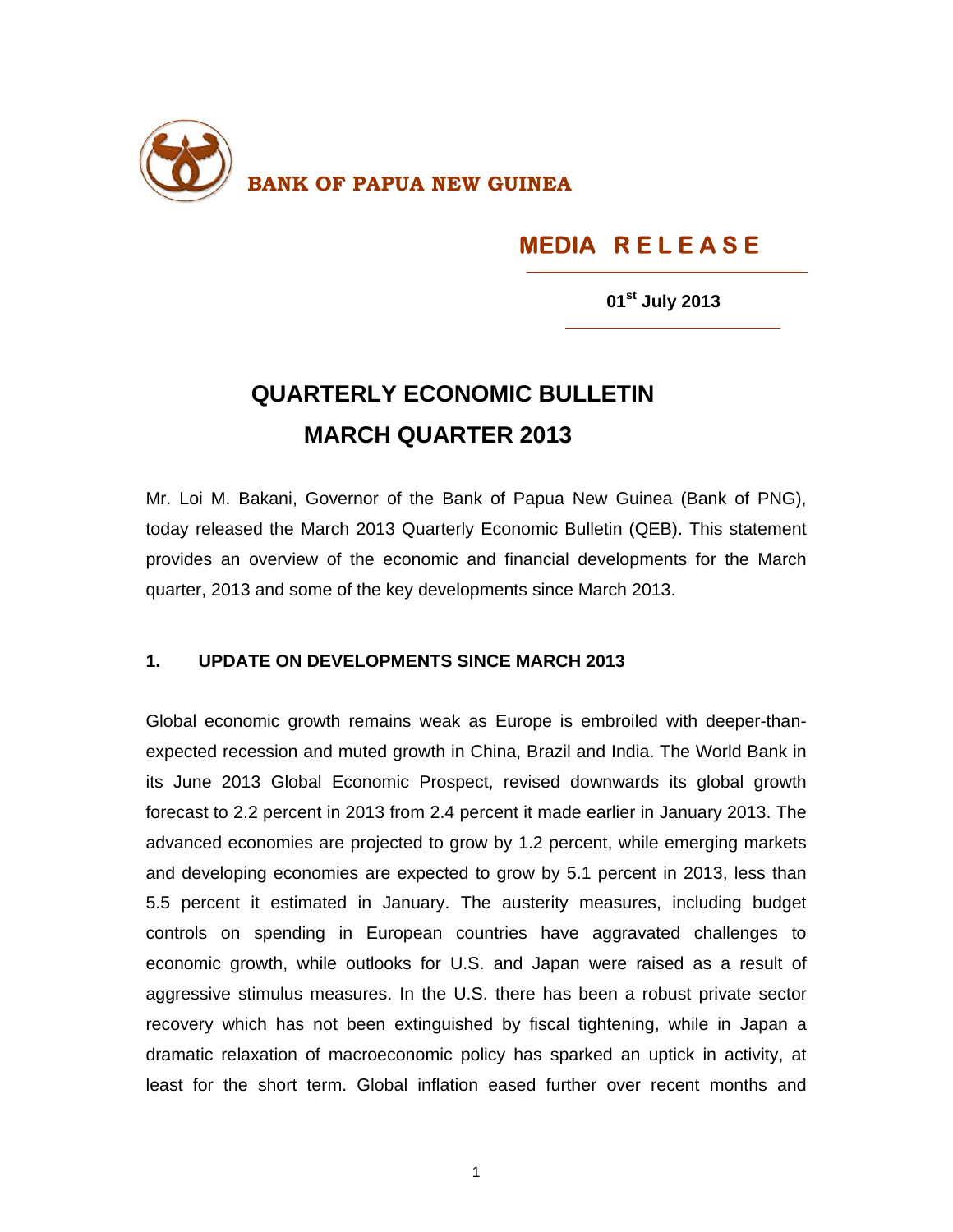inflationary pressures are expected to remain subdued, in line with the weakness in global demand.

The IMF forecast commodity prices to remain elevated in 2013 from the historical lows of 2011 as a result of supply constraints and a pick-up in global demand. The crude oil prices however continue to be volatile. The international price of crude oil increased to US\$96 per barrel in June as a result of modest economic growth and increased in oil consumption by some developed economies. However, there are concerns that crude oil production by the Organization of the Petroleum Exporting Countries (OPEC) is increasing and outstripping demand which could lead to a fall in crude oil prices. Whilst, the IMF's forecast of stable high commodity prices in 2013 may have positive implication for Government revenue, Governor Bakani expressed concern that so far this year, there has been a lower aggregate Government revenue because of lower international commodity prices of our major exports, compared to the corresponding period in 2012. Despite of this, aggregate Government expenditure was higher during the quarter. Mr. Bakani also stated that with Newcrest Mining Ltd writing down the value of its stock by US\$1.3 billion, Government revenue could be affected.

With respect to financing of the 2013 National Budget deficit, Governor Bakani has advised the Government that with the high liquidity in the domestic banking system and current low interest rate environment, it would be cheaper and easier to finance the budget deficit domestically instead of the option of external funding that may attract high real cost associated with exchange rate movements and the risk premium attached to low sovereign credit rated countries such as Papua New Guinea. In this regard, he added that the Government has opted for domestic financing over external financing and this is now being implemented.

The winding down of the LNG sector construction project in 2013 is already having an effect on the non-mining private as spin-off business activities are starting to slowdown. This momentum is expected to pick up and would imply that more labour and equipment engaged in the project will be laid off and ready for use elsewhere in the economy. The Governor reiterates that with this buildup of spare capacity from the LNG project, it is important that the Government utilizes the labour and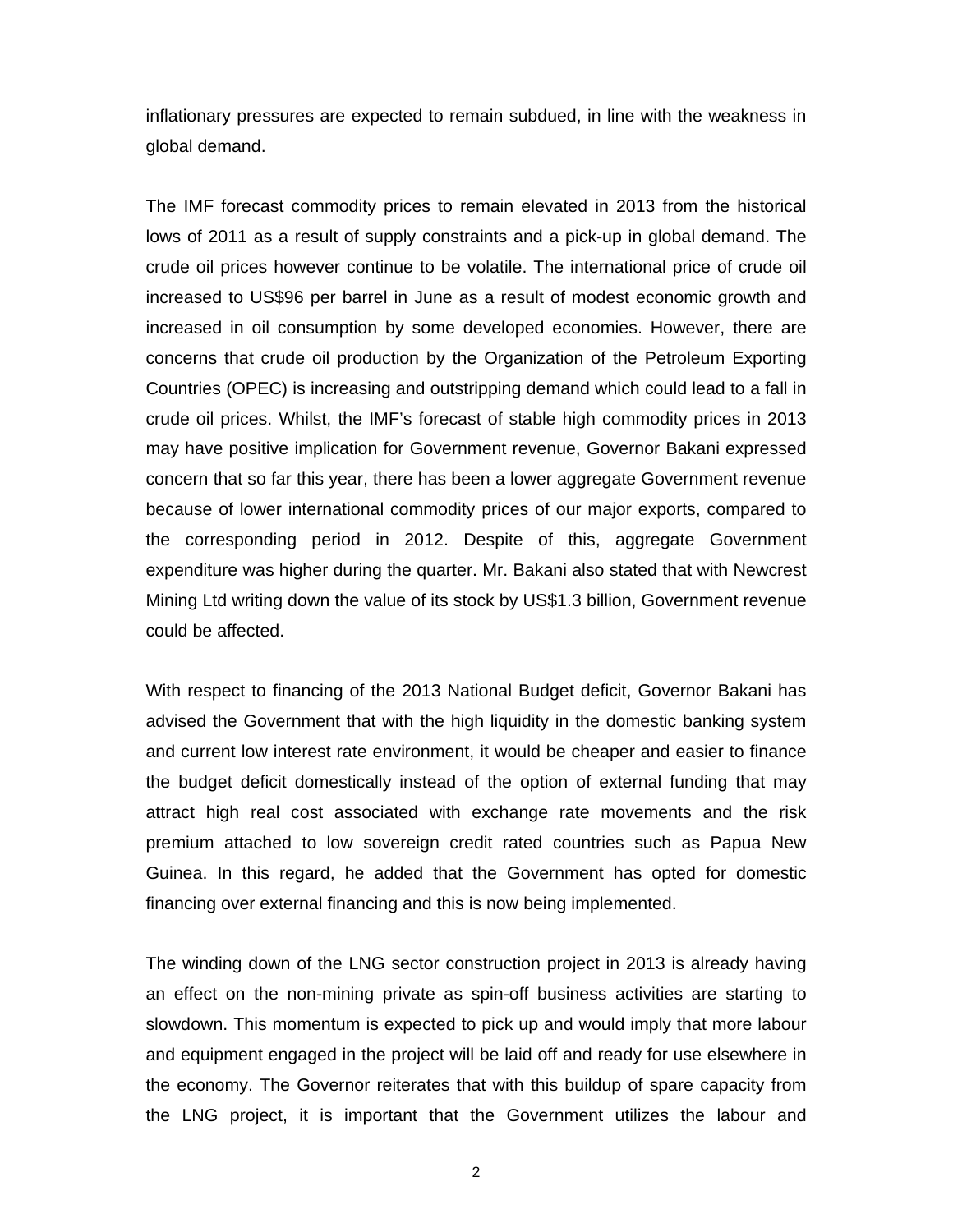equipment to undertake its development infrastructure projects. With the Government's 2013 Budget stimulus package to increase funding for development projects, this would be a great opportunity for the Government to utilize spare capacity to further develop the economy and partly to offset the impact of the slowdown in activity from the LNG project.

The Governor also mentioned that PNG's economy has already headed towards major structural changes following the commencement of the construction of the LNG project. In the wake of the LNG production in 2014, the country is expected to experience significant growth and revenue receipts in the form of foreign exchange inflows. These inflows will have implications on the kina exchange rate hence, kina appreciating significantly would have potential negative consequences on important economic sectors such as agriculture. He reiterated his view that PNG can avert these risks and, more generally, the potential LNG-generated Dutch Disease effects by putting more resources and effort into developing the agricultural sector. It is important to note that for PNG to have a sustainable economic growth, the Government must heavily invest and develop the agriculture sector including other non-mineral private sectors so that in the long run growth must be underpinned by these sectors rather than developments in the resource sector. It would be a wise decision by the Government to redirect revenues from the resource sector to develop the non-mineral private sector, especially the agriculture sector.

Global inflation has slowed as a result of the stabilization of commodity prices. The IMF projected inflation of 1.7 percent in advanced economies and 5.9 percent in emerging market and developing economies. International food price index has increased to 215.2 points in May from 210 points in January reflecting a general increase in food price levels. The Governor is concern that high import demand could exert further downward pressure on the exchange rate and lead to increase in domestic prices.

Although annual headline inflation increased to 2.8 percent in the March quarter of 2013, compared to 1.6 percent in the December quarter of 2012, it is still considered low. The Bank of PNG is taking a cautious approach, considering factors that could induce inflationary pressures, including the kina depreciation, and maintained the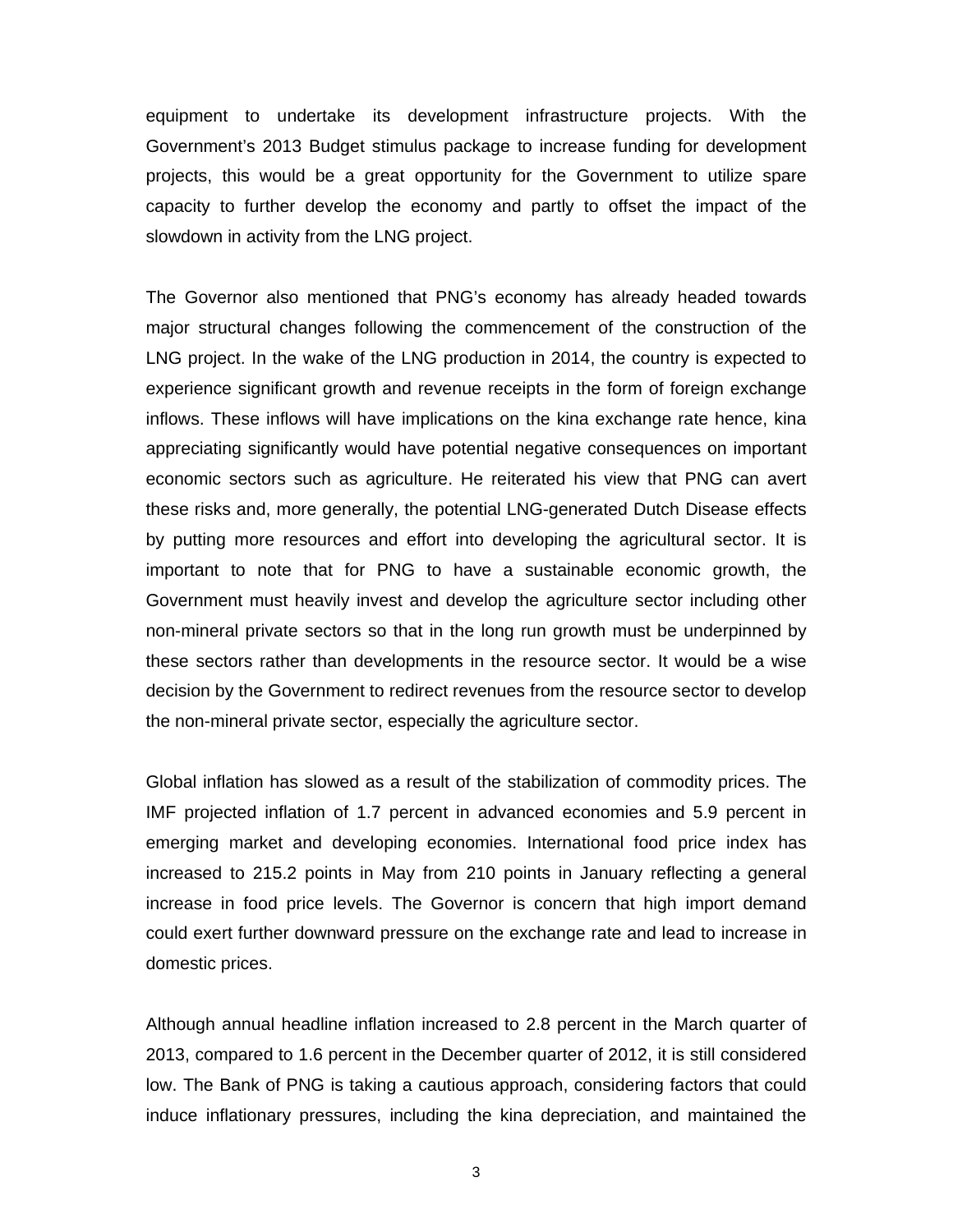Kina Facility Rate (KFR) at 6.25 up to June 2013, since the last reduction in March 2013. The upside risk to inflation remains largely associated with the depreciation of the kina exchange rate due to high import demand and the re-introduction and increases in tariffs for some import items in 2013.

The daily kina exchange rate depreciated against the US dollar, euro and Australian dollar, while it appreciated against the yen and pound sterling. As of  $12<sup>th</sup>$  June 2013, it depreciated by 2.8 percent against the euro to 0.3566, 1.2 percent against the US and Australian dollars to 0.4645 and 0.4625 respectively. The kina appreciated by 12.2 percent against the Japanese yen to 46.088, and against the pound sterling by 2.2 percent to 0.3030. The depreciation of the kina exchange rate against the euro, US and Australian dollars were mainly attributed to high import demand and hence higher demand for foreign exchange and lower foreign exchange inflows. The appreciation against the yen and pound sterling mainly reflected cross currency movements.

The level of gross foreign exchange reserves declined to K6,898.5 (US\$3,180.2) million as of  $01^{st}$  July 2013, from K7,914.0 (US\$3,739.4) million at the end of March 2013. The decline is due to the intervention in the foreign exchange market by the Bank of PNG to ease the pace of depreciation of the kina.

## **2. OVERVIEW OF THE DEVELOPMENTS IN THE MARCH QUARTER OF 2013**

Economic indicators available to the Bank of Papua New Guinea (the Bank) show that economic activity remained strong in the first quarter of 2013 but is leveling off as the construction phase of the PNG-LNG project had reached its peak in 2012. High Government spending, growth in commercial banks' credit to the private sector, increase in long term private sector investments, and growth in the non-mineral private sector contributed to this growth. With the winding down of the construction phase of the PNG-LNG project, there are signs that the spin-off effects to the nonmineral private sector is starting to ease. The balance of payments recorded a deficit in the March quarter of 2013, mainly reflecting a decline in the international prices of PNG's major export commodities. The kina exchange rate depreciated against the United States (US) and Australian dollars in the March quarter of 2013,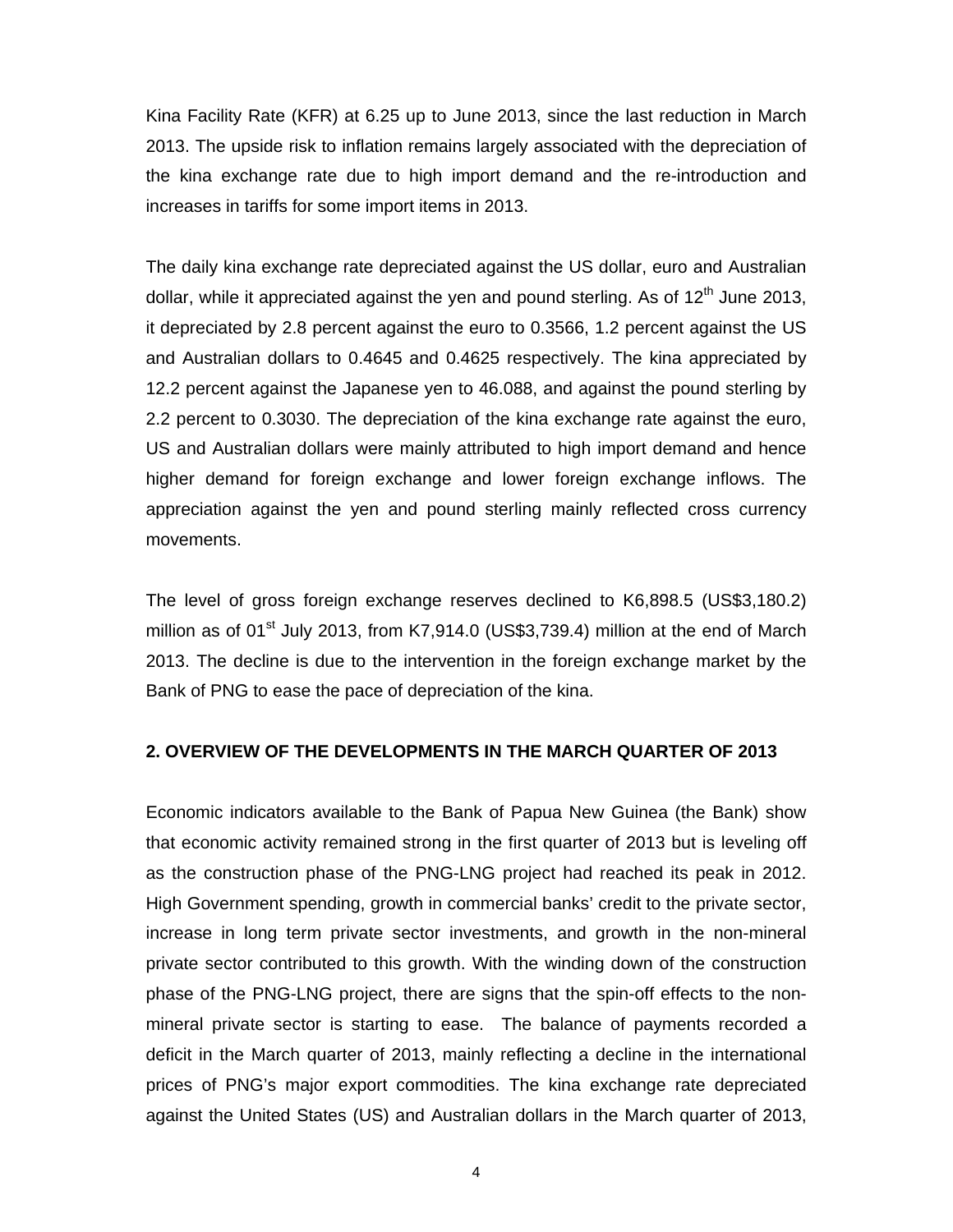while the Trade Weighted Index (TWI) appreciated by 0.1 percent, reflecting the strength of the kina against other currencies. Annual headline inflation was 2.8 percent in the March quarter of 2013, compared to 1.6 percent in the December quarter of 2012. Given the lower inflation environment and the need to support economic activity, the Bank further eased its monetary policy stance in March 2013.

Data from the Bank's Business Liaison Survey (BLS) show that the total nominal value of sales in the private sector decreased by 1.0 percent in the December quarter of 2012, compared to a decline of 0.4 percent in the September quarter. Excluding the mineral sector, sales grew by 5.2 percent in the quarter, after increasing by 3.1 percent in the September quarter. Sales decreased in the mineral and financial/business and other services sectors, while there were increases in the agriculture/forestry/fisheries, retail, wholesale, transportation, manufacturing, and building and construction sectors. By region, Southern and Island regions experienced decreases, while the Highlands, National Capital District (NCD), Morobe and Momase recorded increases. In 2012, total value of sales declined by 6.8 percent, while excluding the mineral sector, sales increased by 9.5 percent.

The Bank's Employment Index shows that the total level of employment in the private sector increased by 1.8 percent in the March quarter of 2013, compared to an increase of 0.6 percent in the December quarter of 2012. The level of employment increased in the mineral, building and construction, manufacturing, retail, financial/business and other services, and wholesale sectors, while it declined in the agriculture/forestry/fisheries and transportation sectors. Excluding the mineral sector, the level of employment increased by 0.7 percent. Employment increased in all regions, except the Islands region. Over the year to March 2013, the total level of employment increased by 7.2 percent, while excluding the mineral sector, it increased by 5.7 percent.

Quarterly headline inflation, as measured by the Consumer Price Index (CPI), was 1.6 percent in the March quarter of 2013, compared to an increase of 0.8 percent in the December quarter of 2012. There were increases in the 'Drinks, tobacco and betelnut', 'Clothing and footwear', 'Household equipment and operations' and 'Rents, council charges, fuel/power' and 'Transport and communication' expenditure groups,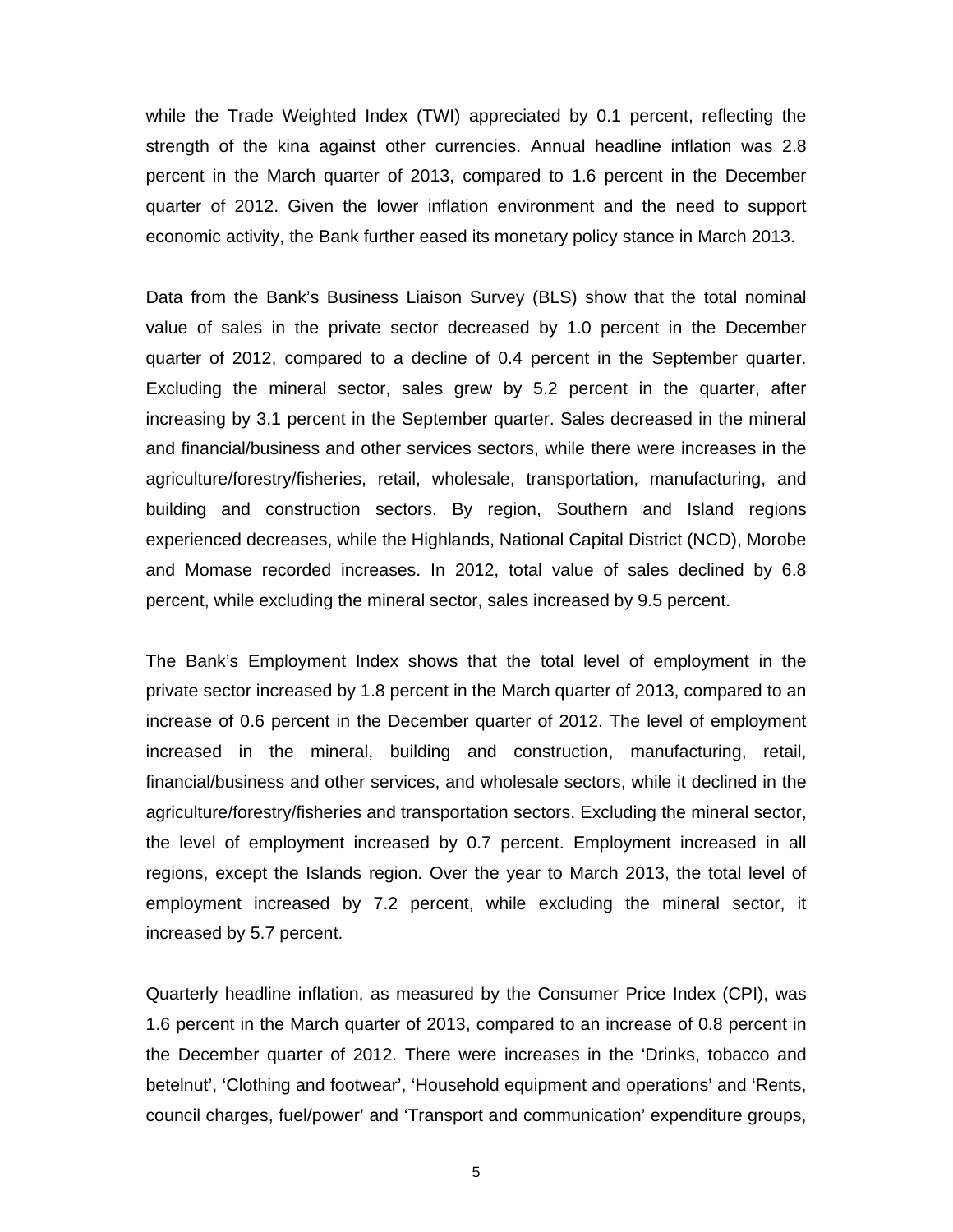which more than offset decreases in the 'Food' and 'Miscellaneous' expenditure groups. By region, all urban areas recorded CPI increases in the March quarter of 2013. The annual headline inflation rate was 2.8 percent in the March quarter of 2013, compared to an increase of 1.6 percent in the December quarter of 2012. This outcome was attributed to the depreciation of the kina since the second half of 2012, and the re-introduction and increase in tariffs on some imported items. The annual exclusion-based inflation declined by 0.4 percent in the March quarter, compared to a decline of 1.9 percent in the previous quarter, while the annual trimmed mean inflation was 0.6 percent in the March quarter of 2013, compared to an increase of 0.6 percent in the December quarter of 2012.

The daily average kina exchange rate depreciated against the Euro, US and Australian dollars, while it appreciated against the pound sterling and Japanese yen in the March quarter of 2013. The kina depreciated against the euro by 2.8 percent to 0.3582, US dollar by 1.2 percent to 0.4724 and the Australian dollar by 1.2 percent to 0.4548. The kina appreciated against the pound sterling by 2.2 percent to 0.3043 and yen by 12.2 percent to 43.55. These movements resulted in the appreciation of the daily average Trade Weighted Index (TWI) by 0.1 percent to 37.70, compared to the December quarter of 2012.

The weighted average price of Papua New Guinea's exports in the March quarter of 2013 declined by 4.3 percent, compared to the corresponding quarter of 2012. There was a 2.3 percent decline in the weighted average price of mineral exports, with lower kina prices of all mineral exports. For the agricultural, logs and marine product exports, the weighted average kina price declined by 12.3 percent and was attributed to lower kina prices of coffee, copra, copra oil, palm oil and rubber. Excluding logs, the weighted average price of agricultural and marine product exports declined by 17.0 percent in the March quarter of 2013, compared to the corresponding quarter in 2012.

The balance of payments recorded an overall deficit of K431 million in the March quarter of 2013, compared to a deficit of K452 million in the corresponding period of 2012. The outcome was due to a deficit in the current account, which more than offset a surplus in the capital and financial accounts. The deficit in the current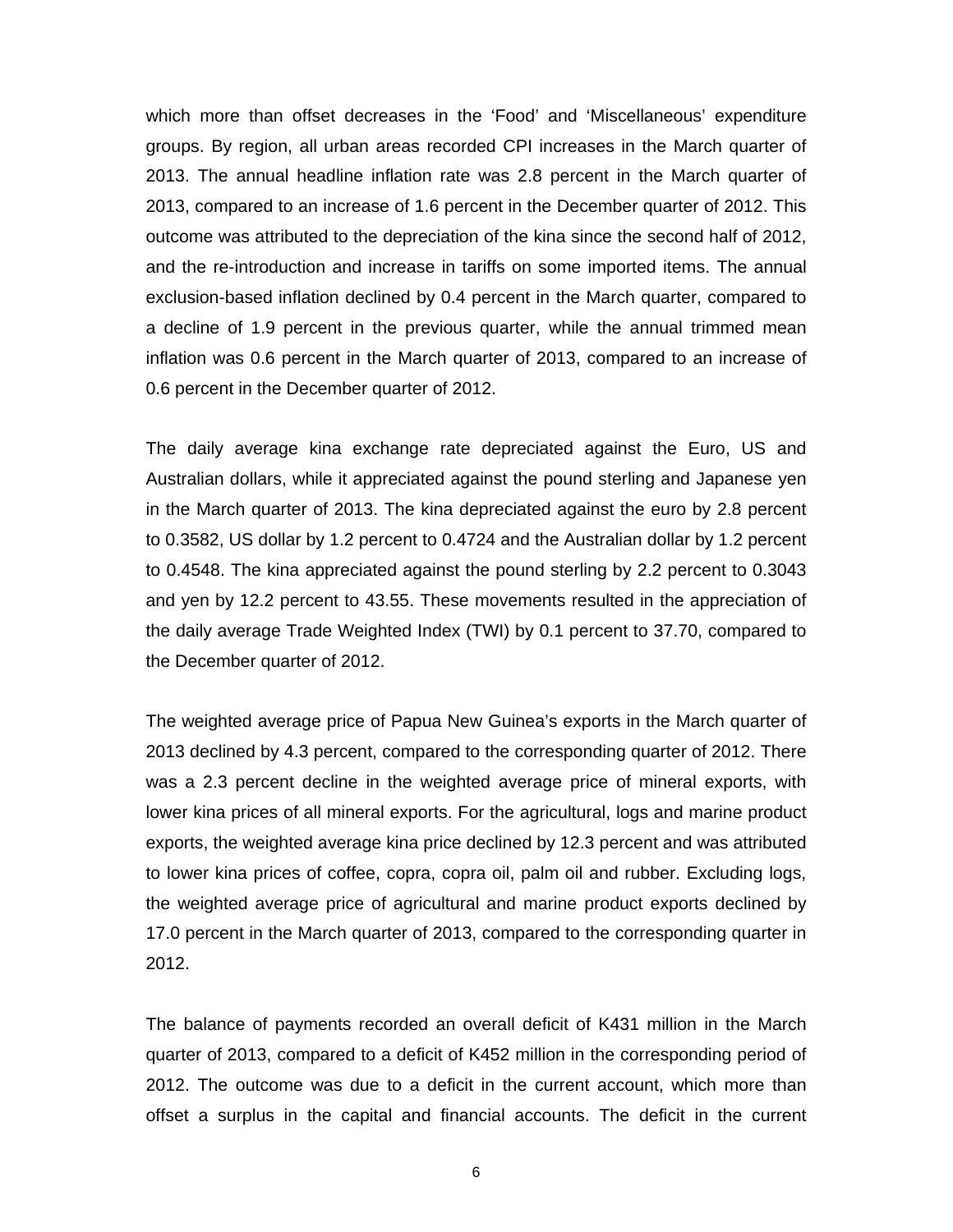account was due to higher net service, income and transfer payments, which more than offset a higher trade surplus. The surplus in the capital and financial accounts was due to net inflows of equity from foreign direct investments, sale of short term money market instruments and drawdown of net foreign assets of the domestic banking system and foreign currency account balances of mineral companies.

The level of gross foreign exchange reserves at the end of March 2013 was K7,914.0 US\$3,739.4 million, sufficient for 10.9 months of total and 17.0 months of non-mineral import covers.

The Bank further eased monetary policy by reducing the Kina Facility Rate (KFR) by 50 basis points to 6.25 percent in March 2013, in response to low inflation outcomes throughout 2012 and to support lending to the private sector and economic activity. The dealing margin for the Repurchase Agreements (Repos) was maintained at 100 basis points from the KFR. Interest rates for short-term securities decreased across all maturities between the end of December 2012 and March 2013 due to high level of liquidity in the banking system. The Government made a net issuance of K1,290.7 million in Treasury bills and K290.0 million in Inscribed stock during the quarter, which assisted the Bank in its liquidity management. Subsequently, there was a net retirement of K869.7 million in Central Bank Bills (CBBs) during the quarter.

The average level of broad money supply (M3\*) increased by 1.3 percent in the March quarter of 2013, compared to an increase of 2.1 percent in the December quarter of 2012. This outcome was partly influenced by an increase of 2.8 percent in average private sector credit. Average net domestic claims outstanding, excluding net claims on the Central Government increased by 4.2 percent in the March quarter of 2013, following an increase of 4.3 percent in the December quarter of 2012.

The average level of deposits in ODCs increased by 2.8 percent to K18,595.6 million in the March quarter of 2013 from K18,089.0 million in the December quarter of 2012.

The net foreign assets of the financial corporations, comprising depository corporations and other financial corporations (OFCs), decreased by 5.9 percent to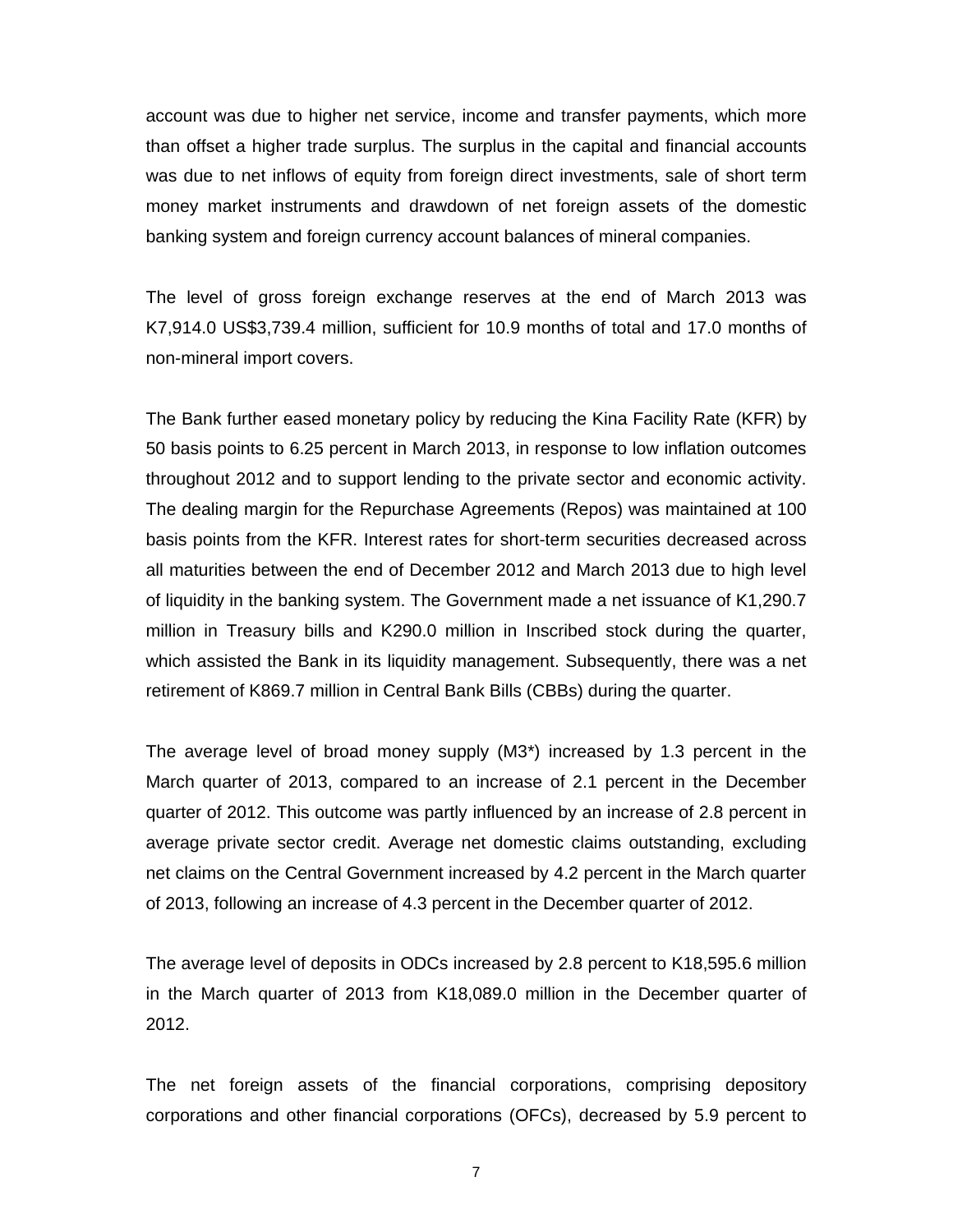K9,797.5 million in the March quarter of 2013, compared to an increase of 4.6 percent in the December quarter of 2012.

In the March quarter of 2013, total domestic credit extended by financial corporations to the private sector, public non-financial corporations, Provincial and Local level Governments, and other financial corporations, increased by K433.5 million to K11,003.7 million, compared to an increase of K506.9 million in the December quarter of 2012.

Preliminary estimates of the fiscal operations of the National Government over the three months to March 2013 show an overall deficit of K327.1 million, compared to a deficit of K76.5 million in the corresponding quarter of 2012. This represents 0.9 percent of nominal GDP.

In the March quarter, total revenue, including foreign grants, was K1,344.5 million, 11.0 percent lower than in the corresponding period of 2012. This represents 12.8 percent of the budgeted revenue for 2013. The decrease in revenue reflected lower collection in tax and non-tax receipts combined with lower foreign grants. Total expenditure was K1,671.6 million, 5.4 percent higher than in the corresponding period of 2012 and represents 12.8 percent of the budget appropriation for 2013. This outcome reflected higher recurrent and development expenditure.

The budget deficit of K327.1 million and net external loan repayment of K34.5 million was financed domestically. External loan repayments comprised of K20.4 million to concessionary sources and K14.1 million to extraordinary financing sources. Domestic financing of K361.6 million comprised of a net issuance of Government securities totalling K955.2 million to other depository corporations and K32.9 million to other financial corporations. These more than offset Government deposits of K471.2 million at the Central Bank and settlement of cheques totalling K155.3 million by other resident sectors.

Total public (Government) debt outstanding in the March quarter of 2013 was K9,472.2 million, K1,630.4 million higher than in the December quarter of 2012. Both domestic and external debt increased. The increase in domestic debt resulted from